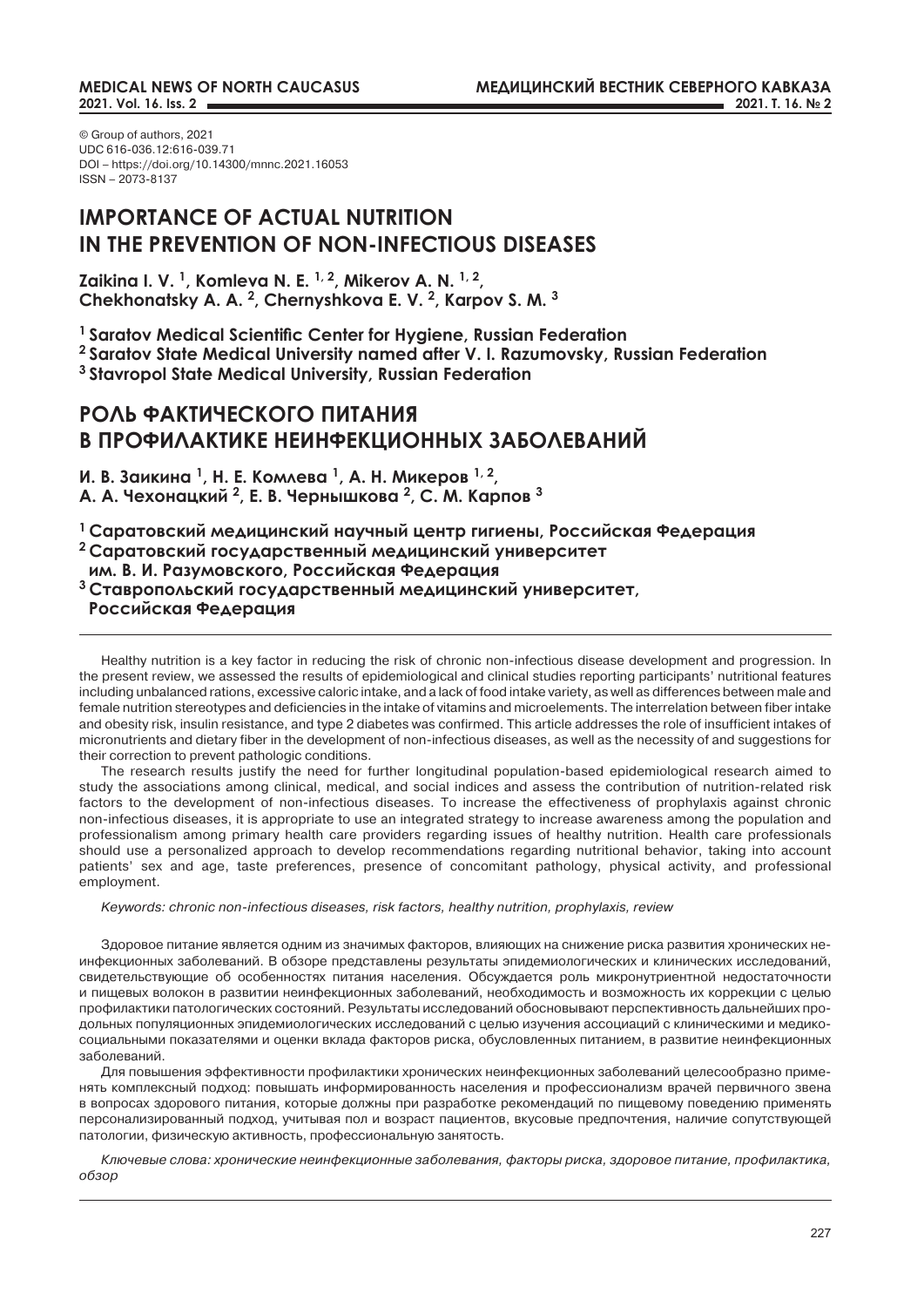**For citation:** Zaikina I. V., Komleva N. E., Mikerov A. N., Chekhonatsky A. A., Chernyshkova E. V., Karpov S. M. IMPORTANCE OF ACTUAL NUTRITION IN THE PREVENTION OF NON-INFECTIOUS DISEASES. *Medical News of North Caucasus.* 2021;16(2):227-232. DOI – https://doi.org/10.14300/mnnc.2021.16053

**Для цитирования:** Заикина И. В., Комлева Н. Е., Микеров А. Н., Чехонацкий А. А., Чернышкова Е. В., Карпов С. М. РОЛЬ ФАКТИЧЕСКОГО ПИТАНИЯ В ПРОФИЛАКТИКЕ НЕИНФЕКЦИОННЫХ ЗАБОЛЕВАНИЙ. *Медицинский вестник Северного Кавказа*. 2021;16(2):227-232. DOI – https://doi.org/10.14300/mnnc.2021.16053

BMI – body mass index CND – chronic non-infectious disease CVD – cardiovascular disease IHD – ischemic heart disease

**At the present time, chronic non-infectious**<br> **All causes of adult mortality in economically**<br> **all causes of adult mortality in economically diseases (CND) occupy a leading position among developed countries. In terms of morbidity and mortality from CNDs, Russia surpasses most European countries [1–3], a situation that causes a considerable social and economic burden. Male mortality from circulatory system diseases exceeds female mortality by 4.7 times, mortality from ischemic heart disease (IHD) by 7.4 times, that from myocardial infarction by 10.6 times, and mortality from cerebrovascular diseases by 3.5 times [4, 5].**

To preserve the health of the population and prevent the development of CNDs, nutrition plays an important role, as a component of a healthy lifestyle and comprising factors that directly affect the human body during the life span. It should be emphasized that in the recent literature, there are different interpretations of definitions and various terms are used, but these do not always fully reflect the essential meaning of nutrition. Some of these terms include «rational nutrition», «healthy nutrition», «proper nutrition», and «optimal nutrition». It should be noted that healthy nutrition not only refers to balanced nutrition but also to safe dietary intake. Rational nutrition (from the Latin word *rationales*, which mean reasonable) is a complete diet that satisfies the physiological needs of the human body in terms of nutrients and energy in accordance with age, sex, physical activity, health state, and environmental factors. Rational nutrition serves as the basis for life quality and work capacity and is recognized as one of the key factors involved in a lower risk of the development and progression of a number of CNDs [6, 7]. Additionally, food products can be a source of various compounds as a result of water and soil pollution, agricultural production, as well as storage and cooking. Dependent upon tropism to the organs and tissues of the human body, these compounds can promote the development of various CNDs such as oncologic, bronchial, and pulmonary diseases.

Thus, «the development of a system of measures for reduction of public health risks and formation of a healthy lifestyle among citizens of the Russian Federation» has become a priority state task, formulated in the Development Strategy for Medical Science of the Russian Federation (RF) for the period through 2025. This concept covers not only the development of relevant branches of medicine but also «conscious stimulation and focused work among individuals to restore and develop vital resources and to take responsibility for their own health, so that a healthy lifestyle becomes an unconstrained need» [8].

Irrational nutrition promotes the formation of secondary nutritionally dependent risk factors, such as high blood pressure, hypercholesterolemia (dyslipidemia), hyperglycemia, and overweight [9]. The prevalence and combination of these conditions can lead to the development of circulatory diseases, type 2 diabetes, and obesity, which in turn are not only independent diseases but also risk factors for all noncommunicable diseases (NCDs). Obesity is a multifactorial disease, but nutrition plays an important role in its development and progression. The number of obese people has grown in recent years by nearly 30 %–50 % among both adults and children [10]. It is well known that overweight and obesity are risk factors for the development of diseases such as arterial hypertension, type 2 diabetes, dyslipidemia, atherosclerosis and its complications, and oncologic diseases [11]. A study by The Physician's Health found that with an increase in body mass index (BMI) of 1  $\text{kg/m}^2$ , the risk of hypertension increases by 8 % [12]. It has been proven that among all modifiable risk factors affecting blood pressure, body weight modification plays a key role in reducing the risk of cardiovascular events [13]. It should be mentioned that in the past decade, the scientific literature has actively discussed «the obesity paradox», which refers to a protective role of adipose tissue [14– 16]. However, studies that refute the existence of an obesity paradox currently prevail. We must emphasize that to minimize systematic errors, a balanced approach is important when designing studies to research this effect, as well as when interpreting their results.

The multicenter epidemiological study «Epidemiology of cardiovascular diseases and their risk factors in the regions of the Russian Federation» (ESSE-RF), performed by the Federal State Statistics Service, gives a complete picture of the nutrition characteristics and nutritional habits and behaviors among populations in 13 regions of the RF [17]. The study population (aged 25–64 years) included a male and female participants (n=22,258), with 8519 men and 13,698 women. It was revealed that only 40.2 % of Russians follow the recommended level of meat consumption as a part of a healthy diet, and consuming red meat is preferable; 34.9 % of respondents had low fish consumption. As for daily dietary habits, 22.5 % of respondents had high levels of sausage consumption, 10.1 % consumed pickled and marinated foods, and 47.5 % had an increased consumption of sweets and confectionery. Only a quarter of the study population (24.4 %) limited the consumption of sweets. A high percentage of dairy products was consumed by 49.7 % of participants, and 74 % preferred dairy products with a high fat content. More than half of those surveyed (59.7 %) did not include fresh vegetables and fruits in their daily diet. Vegetable oils were reported as used mostly for cooking meals (95.4 %) and butter only for a «morning sandwich» A high prevalence (40.5 %) of adding salt to cooked dishes while eating was also revealed [18].

The same study [18] described the diets of 102,000 individuals who were assessed to identify sex differences in eating behavior patterns. Men were characterized by excessive consumption of meat, sausages, a clear lack of fresh vegetables and fruits, and a tendency to add salt to cooked dishes. In women, the diet mostly included dairy products and fresh vegetables and fruits. A balanced diet was lacking in both groups. Although it is hypothetically possible to predict the taste and nutritional preferences of men and women when developing recommendations for personalized nutrition, it is nevertheless important to know and to take into account the characteristic features of nutritional preferences according to sex.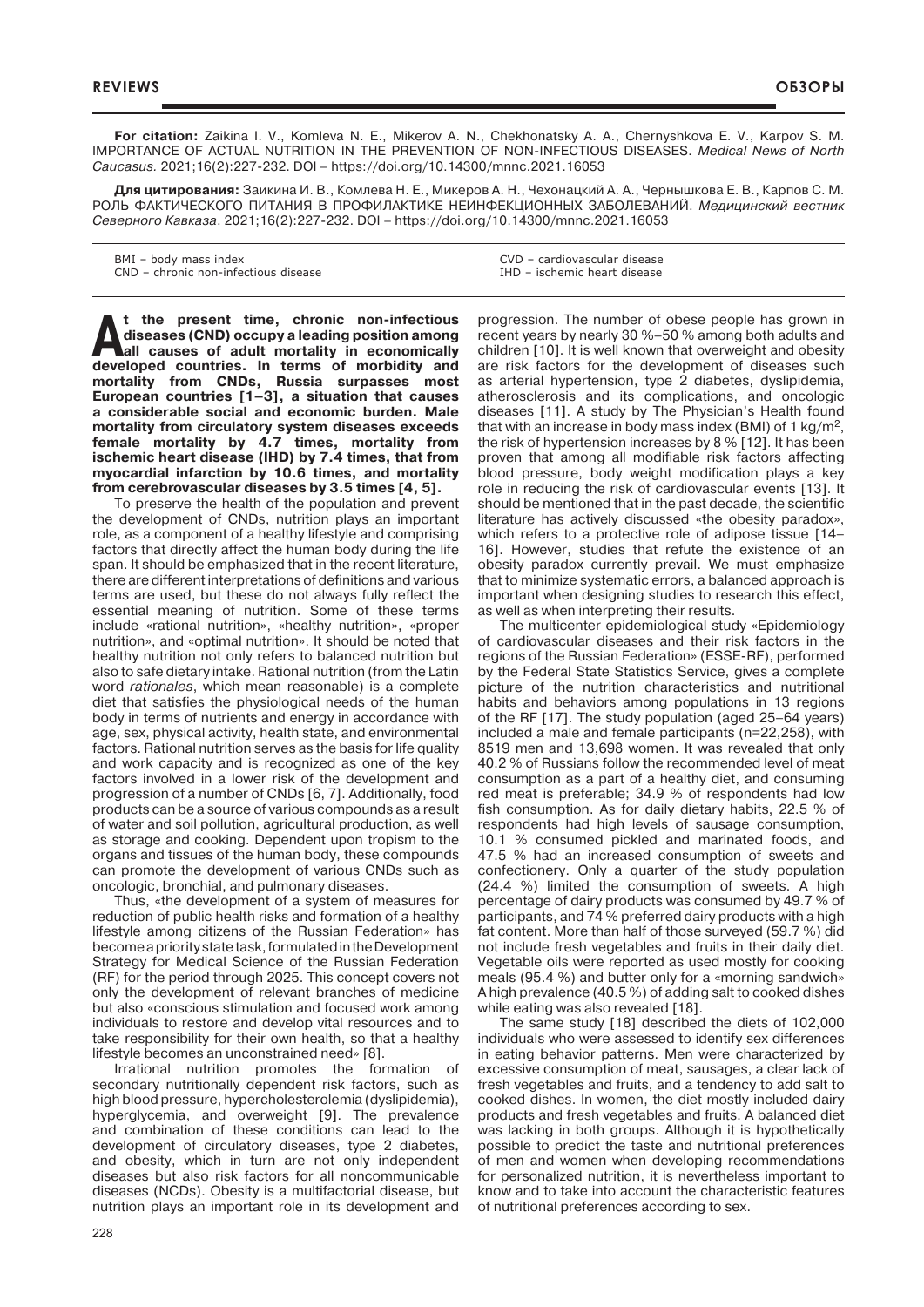Scientists from the National Medical Research Center for Preventive Medicine under the Ministry of Health of Russia have studied nutritional characteristics in a sample of men living in Moscow (aged 41–44 years) to identify risk factors for the development of cardiovascular diseases (CVDs) [19]. Nutrition among Russian men of this age is known to be unbalanced, with an excessive intake of saturated fats and sodium chloride and insufficient intake of omega-6 and omega-3 polyunsaturated fatty acids, complex carbohydrates, dietary fiber, vitamins, and minerals. This is a consequence of high consumption of animal fats and salt and insufficient consumption of vegetable oils, fish, grain products, vegetables, and fruits. Overweight and obesity were found in 67% of respondents, dyslipidemia in 42.6 %, and increased blood pressure and use of antihypertensive drugs in 50 % of participants [19]. The findings showed that a preventive diet for individuals of a certain age will be effective in lowering the risk of fatal CVDs.

One of the tasks of a sociological study [20], conducted using a standardized telephone interview via a computer system, was to assess diet among residents of St. Petersburg, as an important component in the development of recommendations for rational nutritional intake. A total of 1200 St. Petersburg residents were included in this study (aged over 18 years, 56.2 % women). The obtained data indicated the lack of regularity in food intake both young and older people. Men were more often limited to two meals a day. On the contrary, women were more likely than men to eat five times a day. An orientation toward healthy nutrition with consumption of 3–4 meals a day was reported by more than half of respondents (67.0 %). Deviations in diet were recorded, especially among young people, who had excess caloric intake in the evening. This study revealed that the most common nutritional patterns among men increase the risk of obesity and the development of some oncologic diseases and CVDs. The identified differences in nutritional patterns between men and women allows for consideration of these differences when developing recommendations for dietary programs, to better target them to men and women.

Some common nutrition behavioral patterns have been identified in the Northern regions and Buryatia, characterized by insufficient consumption of meat, fish, seafood, milk and dairy products, and fresh vegetables and fruits and excessive consumption of fats, baked goods, and salt [21, 22]. Such dietary intake is characterized by deficiencies in dietary fiber, unsaturated fats, and a number of vitamins and minerals, as well as by a high energy value. Thus, for men, the average daily diet included 2891±43.6 kcal and 2407±38.4 kcal for women. These levels are owing to a high content of fats and carbohydrates and a low protein content (82.4–87.3 % of recommended levels). At the same time, recommendations on caloric values according to daily meals consumed were not taken into account in 91.6 % of cases [22]. In Buryatia, 47 % of men and 52 % of women are overweight.

In the Samara region, the diet among people with higher incomes consists of fatty foods, exceeding recommended intakes by 1.5 times; sugar and confectionery products exceed recommendations by 1.3 times against the background of insufficient consumption of fish, milk, potatoes, bread, fresh vegetables and fruits, and meat [23]. Researchers have also described sex-dependent differences in nutrition: the diet among men in the region primarily comprises fat-containing foods whereas women consume more sugar-containing and high-calorie confectionery products. These dietary patterns represent a risk factor for the development of obesity, CVDs and diabetes mellitus. Overweight was found in more than half of study participants, and more significantly in women.

The correlation between BMI and concentrations of cholesterol and blood glucose was also revealed [24].

Nutrition evaluation in an adult population from the Republic of Bashkortostan (RB) also demonstrated a mismatch with the modern requirements for healthy nutrition [25]. A total of 1328 people aged 25-60 years participated in the program (groups I–III of physical activity), with 821 women, and 507 men. The results showed that residents of the RB have bread and sugar consumption levels that are 1.4 and 1.9 times higher than the recommended daily consumption levels; vegetable consumption was 2.2 times lower, fruit consumption 2.6 times lower, and fish and seafood consumption 2.7 times lower than recommendations. This diet alters the composition of nutrient intake and increases the calorie content. Nearly 40 % of both urban and rural residents reported eating an irrational, unbalanced diet in terms of basic nutrients and tending toward high fat intake, added sugars, and a decrease in vegetable and fruit intakes by 28 % of the recommended rates. Owing to insufficient intake of fresh vegetables and fruits, the supply of dietary fiber to the body amounted to 79 % of the requirements. Among the total, 6.0 % of respondents were underweight, with overweight or degrees of obesity present in 36.3 % of men and 51.1 % of women. Obesity in the RB was increased by 3.3 times during the 5-year observation period. Studies have revealed a relationship between the prevalence of nutritionally dependent diseases and malnutrition among adult populations in the RB. As for diet energy value, 45 % was owing to the consumption of carbohydrates, 42 % from fat, and 13 % from protein, with an average 2812±196 kcal per day for men and 2229±136 kcal per day for women. Although that study took into account groups of physical activity in assessing energy consumption, it was unclear which group corresponded to the summarized daily calorie contents, which is important for drawing conclusions [25].

As part of the international HAPIEE project, a cross-sectional population study of Russian women's actual nutrition in the city of Novosibirsk was carried out and nutrient intake in this population with abdominal obesity was studied as a risk factor for the development of atherosclerosis [26]. The study involved 5074 women aged 45–69 years. Analysis of respondents' nutritional data showed a significant inverse relationship between the risk of developing abdominal obesity and carbohydrate intake. However, the results of this study regarding the relationship of individual nutrients with obesity risk were insufficient to assess the effect of nutrition on metabolic disorders and related diseases. When surveying the population, it was not specified which types of carbohydrate were taken into account; however, the researchers suggested that these were complex carbohydrates (vegetables, grains, fruits). In this case, the stated association may be owing to a decrease in caloric intake. The above results were confirmed in a number of international studies, in which it was found that a high intake of carbohydrates (cereals, vegetables, and fruits) was significantly associated with a decrease in BMI [27, 28].

The results of the epidemiological study NATION, conducted during 2013–2015 in the RF and including 26,620 people, indicated a lack of public awareness regarding the nutritional requirements to avoid the development of obesity and type 2 diabetes [29]. The study findings also demonstrated low levels of awareness concerning the risks of chronic diseases as well as low motivation and commitment among the population to adopt a healthy lifestyle. According to the latest recommendations of the American Heart Association and the European Society of Cardiology and Hypertension, all patients with hypertension should increase their intake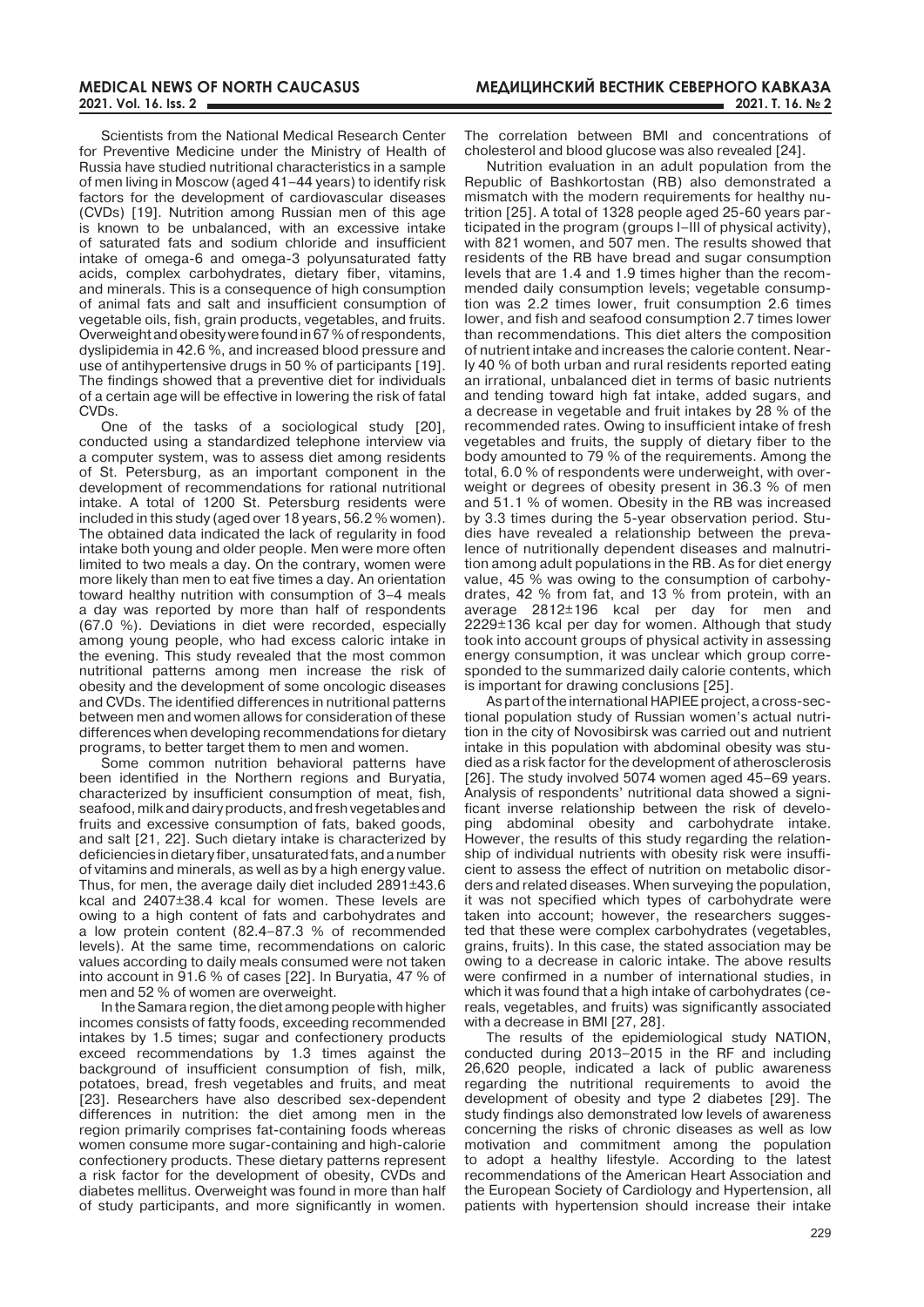of fresh fruits, vegetables, low-fat dairy products, and fish while reducing sodium intake [30]. This can be an effective approach prior to prescribing drug therapy that can additionally contribute to decreasing blood pressure and reducing the number and dose of medications.

The results of studies conducted in different regions of the RF outline the general tendency toward an imbalance in the nutritional structure, with excess energy values in the daily diet of both men and women, high BMI, excessive consumption of animal fats, deficiency of polyunsaturated fatty acids, and excessive intakes of salt, sugar, and confectionery products. This nutritional pattern creates the conditions for obesity development or progression. It is advisable to highlight the critical deficiency in fresh vegetables, fruits, and other sources of dietary fiber in the diet of the population. The European Food Safety Authority (EFSA) considers dietary fiber as the sum of polysaccharides and lignin that are not digested by the secretions of the human gastrointestinal tract [31]. As for its physiological role, dietary fiber stimulates motor function of the intestine, contributes to the formation of feces, promotes water retention in the intestinal lumen and sorption of bile acids and cholesterol, slows down the absorption of carbohydrates, and regulates the intestinal microbiota, which are important processes in the prevention of CNDs [32]. The importance of dietary fiber in the normal functioning of the digestive system; prevention of overweight, obesity and hyperlipidemia; and reduction in the risk of cancer and CVDs has been proven. However, optimal dietary fiber intake is currently not clearly defined and recommended doses differ among different countries [32–34]. The population of our country consumes only 1/3 of the daily requirement for dietary fiber [35]. EFSA experts (2017) consider an adequate dose of dietary fiber in an adult's diet to be 25 g/ day for normal intestinal functioning. Russian experts (in 2008) stated that 20 g/day was sufficient but that to reduce the risk of CVD, type 2 diabetes, and overweight, the consumption of more than 25 g/day is necessary [31]. This dose-dependent effect, which contributes to preventing CVDs, was confirmed in 7 prospective cohort studies identified in the MEDLINE database. A large-scale study in the United Kingdom demonstrated the relationship between whole grain fiber intake and obesity risk, insulin resistance, and type 2 diabetes [36, 37]. A positive effect of dietary fiber on maintaining normal body weight in adults was also observed. With an increase in dietary fiber, a decrease in insulinemia, postprandial glycemia, and cholesterolemia were noted as well as an association with an energy value decreased by 10 %. Long-term observations have demonstrated a decrease in the synthesis of atherogenic lipoproteins and body weight normalization [38]. An important condition for consuming more than 25 g/day of dietary fiber is consuming a diet that is balanced in vitamins and minerals to prevent their deficiency [39–41].

The concept of balanced nutrition combines the complete provision of energy, macro- and micronutrients, and minor vital components of food. Under modern social conditions, energy consumption is reduced in human populations. The diet of most people is highly caloric, characterized by a loss of variety and consumption of refined or canned foods that are subjected to intensive technological processing and depleted in essential vitamins and minerals. Consumption of such nutritional products leads to metabolic disorders and obesity [42]. Analysis of the current situation in terms of actual nutrition in the RF shows that there is a mismatch between nutrition in the population and healthy nutrition principles. There is also convincing evidence that an increased risk of obesity is a significant factor in the development of some NCDs.

Despite nutritional problems and health being addressed at state level via the formation and implementation of national programs and projects, the health status of the Russian population is still inadequate, which highlights the need to optimize and actively introduce preventive nutritional measures [43]. Additionally, physicians' recommendations often do not meet modern dietary requirements. Therefore, it is important that scientific publications focus attention on the importance of this problem so as to increase awareness and raise competency in the area of healthy nutrition among specialists who communicate recommendations for a healthy lifestyle. This approach can help to reduce the risk factors for the development of nutrition-related diseases and improve the quality of preventive measures.

**Conclusions.** The analysis of the current literature assessing the actual nutrition in the RF revealed an excess of caloric intake; excessive intake of fats, carbohydrates, salt, and sugar; deficiency in polyunsaturated fats; insufficient consumption of vegetables and fruits and other sources of dietary fiber; a decrease in certain vitamins and microelements, and an imbalance in food variety. These findings highlight an increasing risk of developing circulatory system diseases, metabolic diseases, and obesity owing to nutrition.

The study results in this review highlight the need for further longitudinal population-based epidemiologic research to identify the associations between clinical and medical-social indicators and assess the contribution of nutrition-related risk factors to the development of CNDs.

To increase the effectiveness of CND prophylaxis, it is advisable to use an integrated approach to increase awareness in the population and professionalism among primary healthcare physicians on issues concerning healthy nutrition. A personalized approach should be used when developing recommendations for nutritional behaviors, taking into account patients' sex and age, taste preferences, presence of concomitant pathologies, physical activity, and professional employment. It is necessary to consider possible vitamin–microelement deficiencies, to make timely diagnoses and corrections for the purpose of enriching nutritional intake with vitamin– microelement complexes.

Training physicians within the framework of continuing education is necessary to inform them regarding issues of healthy and therapeutic nutrition and modern approaches to dietetics. In this way, the competencies of primary health care specialists in nutrition will be enhanced.

**Disclosures:** The authors declare no conflict of interest.

**Acknowledgment.** We thank Edanz (www.edanz.com/ac) for editing a draft of this manuscript.

#### **Reference**

- 1. Maslennikova G. Ya., Bojtsov S. A., Oganov R. G., Aksel'rod S. V., Esin P. E. Non-communicable disease as a global health problem, the role of the WHO in its solution. *Profilakticheskaya medicina. – Preventive Medicine.* 2015;18(1):913. https://doi.org/10.17116/profmed20151819-13
- World health statistics 2016: monitoring health for the SDGs, sustainable development goals. Available at: https://www.who.int/gho/publications/world\_health\_statistics/2016/EN\_WHS2016\_TOC.pdf?ua=1. Аccessed May 12, 2020.
- 3. Girum T., Mesfin D., Bedewi J., Shewangizaw M. The Burden of Noncommunicable Diseases in Ethiopia, 2000-2016: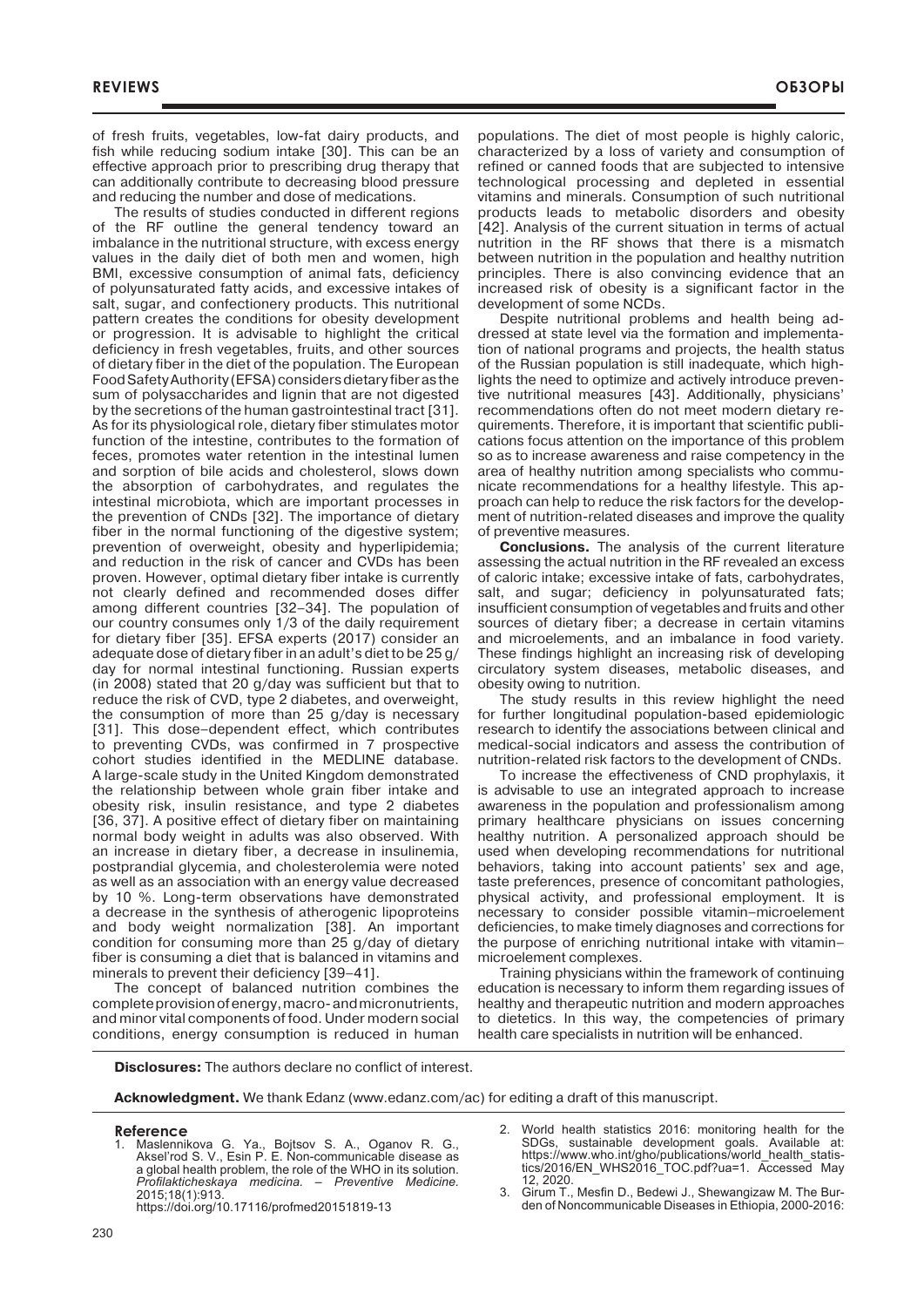**МЕДИЦИНСКИЙ ВЕСТНИК СЕВЕРНОГО КАВКАЗА 2021. Т. 16. № 2**

Analysis of Evidence from Global Burden of Disease Study 2016 and Global Health Estimates 2016. Int J Chronic Dis. 2020;3679528. Available at: https://downloads.hindawi. com/journals/ijcd/2020/3679528.pdf. Accessed May 12, 2020. https://doi.org/10.1155/2020/3679528

- 4. Eganyan R. A., Rozanov V. B., Aleksandrov A. A., Zvolinskaya E. Yu., Pugoeva K. H. S. Investigation of the pattern of nutrition in a sample of Moscow residents aged 41-44-years*. Profilakticheskaya medicina. – Preventive Medicine.* 2017;20(6):7682.
- https://doi.org/10.17116/profmed201720676-82 5. The demographic yearbook of Russia. Federal state statistic cervice 2015. Available at: https://www.gks.ru/free\_doc/
- doc\_2015/demo15.pdf. Accessed May, 12, 2020. 6. Gerasimenko N. F., Poznyakovsky V. M., Chelnakova N. G. Methodological Aspects of Adequate Safe Nutrition: Meaning for Health Promotion and Maintenance of Working Capacity. *Chelovek. Sport. Medicina. – Human. Sport. Medicine.* 2017;17(1):7986. https://doi.org/10.14529/hsm170108
- 7. Pogozheva A. V., Sorokina E. Y., Baturin A. K., Peskova E. V., Makurina O. N. [et al.] Development of diagnostic systems and nutritional prevention of noncommunicable diseases. *Al'manah klinicheskoj mediciny. – Almanac of Clinical Medicine.* 2015;1:6774.
- State policy of the Russian Federation in the field of healthy nutrition: Report. Moscow: Federal Service for Surveillance on Consumer Rights Protection and Human Wellbeing. 2015. Available at: https://rospotrebnadzor.ru/ files/. Accessed May, 12, 2020.
- 9. Eganyan R. A. Formation of actual practical proposals to create conditions providing a consumer with the choice of foodstuffs adhering to healthy nutritional principals. *Profilakticheskaya medicina. – Preventive Medicine.* 2016;19(1):49.
- https://doi.org/10.17116/profmed20161914-8
- 10. Biscoff S. C., Boirie Y., Cederholm T., Chourdakis M., Cuerda C. [et al.] Towards a multidisciplinary approach to understand and manage obesity and related diseases. *Clin. Nutr.* 2017;(36):917938.
	- https://doi.org/10.1016/j.clnu.2016.11.007
- 11. Macedo A. F., Douglas I., Smeeth L., Chourdakis M., Cuerda C. Statins and the risk of type 2 diabetes mellitus: cohort study using the UK clinical practice pesearch datalink. *BMC Cardiovasc. Disord.* 2014;14(85). https://doi.org/10.1186/1471-2261-14-85
- 12. Finucane M. M., Stevens G. A., Cowan M. J., Danaei G., Lin J. K. [et al.] National, regional, and global trends in body-mass index since 1980: systematic analysis of health examination surveys and epidemiological studies with 960 country-years and 9.1 million participants. *Lancet.* 2011;377(9765):55767.
- https://doi.org/10.1016/S0140-6736(10)62037-5
- 13. Zhernakova J. V., Zheleznova E. A., Chazova E. I., Blinova N. V., Ivanov K. P. [et al.] Possibilities of blood pressure and metabolic disorders correction by using diet programs in patients with overweight and obesity. *Sistemnye gipertenzii. – Systemic Hypertension.* 2019;16(2):5460. https://doi.org/10.26442/2075082X.2019.2.190354
- 14. Lavie C. J., Sharma A., Alpert M. A., De Schutter A, Lopez-Jimenez F. [et al.] Update on Obesity and Obesity Paradox in Heart Failure. *Prog. Cardiovasc. Dis.* 2016;58(4):393400. https://doi.org/10.1016/j.pcad.2015.12.003
- 15. Oreopoulos A., McAlister F. A., Kalantar-Zadeh K. The relationship between body mass index, treatment, and mortality in patients with established coronary artery disease: a report from APPROACH. *Eur. Heart J.* 2009;30:258492. https://doi.org/10.1093/eurheartj/ehp288
- 16. Angeras O., Albertsson P., Karason K. Evidence for obesity paradox in patients with acute coronary syndromes: a report from the Swedish Coronary Angiography and Angioplasty Registry. *Eur. Heart J.* 2013;34(5):34553. https://doi.org/10.1093/eurheartj/ehs217
- 17. Karamnova N. S., Shalnova S. A., Deev A. D., Tarasov V. I., Balanova Yu. А. [et al.] Nutrition characteristics of adult inhabitants by ESSE-RF study. *Kardiovaskulyarnaya terapiya i profilaktika. – Cardiovascular Therapy and Prevention.* 2018;17(4):616.

https://doi.org/10.15829/1560-4071-2019-6-66-72

18. Karamnova N. S., Shalnova S. A., Tarasov V. I., Deev A. D., Balanova Yu. A. [et al.] Gender differences in the nutritional pattern of the adult population of the Russian Federation. The results of ESSE-RF epidemiological study. *Rossijskij kardiologicheskij zhurnal. – Russian Journal of Cardiology.* 2019;24(6):6672.

https://doi.org/10.15829/1560-4071-2019-6-66-72

- 19. Aleksandrov A. A., Rozanov V. B., Zvolinskaya E. Yu., Pugoeva Kh. S. Risk factor prevalence and probability of fatal cardiovasculwr events in men 42–44 years old. *Kardiovaskulyarnaya terapiya i profilaktika. – Cardiovascular Therapy and Prevention.* 2016;15(4):3843.
- https://doi.org/10.15829/1728-8800-2016-4-38-43 20. Dotsenko V. A., Kononenko I. A., Mosiychuk L. V., Dolotov S. A., Khoritonenko O. V. Monitoring the nutritional status of the residents of St. Petersburg. *Voprosy pitaniya. –*
- *Nutrition questions*. 2015;(3):5863. 21. Baturin A. K., Pogozheva A. V., Martinchik A. N., Safronova A. M., Keshabyants E. E. [et al.] The study of the eating habits of the population of the European and Asian part of the Arctic zone of Russia. *Voprosy pitaniya. – Problems of Nutrition.* 2016;85(2):83.
- 22. Tarmaeva I. Yu., Efimova N. V., Khankhareev S. S., Bogdanova O. G. Features of actual nutrition of the adult population in Republic of Buryatia in modern conditions. *Voprosy pitaniya. – Problems of Nutrition.* 2018;87(3):305. https://doi.org/10.24411/0042-8833-2018-10028
- 23. Sazonova O. V., Gorbachev D. O., Nurdina M. S., Kuraev V. I., Borodina L. M. [et al.] Hygienic characteristics of actual nutrition of the working population Samara Region. *Voprosy pitaniya. – Problems of Nutrition*. 2018;87(4):3238. https://doi.org/10.24411/0042-8833-2018-10039
- 24. Myrzamatova A. O., Karamnova N. S., Kontsevaya A. V., Altymysheva A. T., Polupanov A. G. [et al.] Features of dairy products consumption by residents of rural areas of the Samara region of Russia and Chui region of the Kyrgyz Republic. *Profilakticheskaya medicina. – Preventive Medicine.* 2018;21(2):5560.
- https://doi.org/10.17116/profmed 2018212 25. Larionova T. K., Bakirov A. B., Daukaev R. A. Nutritional assessment of adult population of the Republic of Bashkortostan. *Voprosy pitaniya. – Problems of Nutrition.*  2018;87(5):3742.
- https://doi.org/10.24411/0042-8833-2018-10051 26. Kuntsevich A. K., Mustafina S. V., Verevkin E. G., Vloschinsky P. E., Berezovikova I. P. Aassociation of dietary intake with a risk factor of atherosclerosis – abdominal obesity among women of Novosibirsk. *Ateroscleroz. – Atheroscle-*
- *rosis.* 2017;13(4):2531. https://doi.org/10.15372/ATER20170404
- 27. Kaartinen N. E., Knekt P., Kanerva N., Valsta L. M., Eriksson J. G. [et al.] Dietary carbohydrate quantity and quality in relation to obesity: A pooled analysis of three Finnish populationbased studies*. Scand. J. Public Health.* 2016;44(4):385393.
- https://doi.org/10.1177/1403494815622860
- 28. Kastorini C. M., Millionis H. J., Esposito K., Giugliano D., Goudevenos J. A., Panagiotakos D. B. The effect of Mediterranean diet on metabolic syndrome and its components. A meta-analysis of 50 studies and 534906 individuals. *J. Am. Coll. Cardiol.* 2011;57(11):12991313. https://doi.org/10.1016/j.jacc.2010.09.073
- 29. Dedov I. I., Shestakova M. V., Galstyan G. R. The prevalence of type 2 diabetes mellitus in the adult population of Russia (NATION study). *Saharnyj diabet. – Diabetes Mellitus.* 2016;19(2):104-112.
- https://doi.org/10.14341/DM2004116-17 30. Eckel R. H., Jakicic J. M., Ard J. D., de Jesus J. M., Houston Miller N. [et al.] American College of Cardiology/American Heart Association Task Force on Practice Guidelines. 2013 AHA/ACC guideline on lifestyle management to reduce cardiovascular risk: a report of the American College of Cardiology American Heart Association Task Force on Practice Guidelines. *J. Am. Coll. Cardiol.* 2014;63(25): 296084. https://doi.org/10.1016/j.jacc.2013.11.003
- 31. EFSA (European Food Safety Authority), 2017. Dietary Reference Values for Nutrients. Summary Report. EFSA. Supporting publication. 2017:e15121. 98. Available at: https://efsa.onlinelibrary.wiley.com/doi/epdf/10.2903/ sp.efsa.2017.e15121. Accesses May, 12, 2020. https://doi.org/10.2903/sp.efsa.2017.e15121
- 32. Ames B. N. Prolonging healthy aging: Longevity vitamins and proteins. *PNAS.* 2018;115(43):1083610844. https://doi.org/10.1073/pnas.1809045115
- 33. So D., Whelan K., Rossi M., Holtmann G., Kelly J. T. [et al.] Dietary fiber intervention on gut microbiota composition in healthy adults: a systematic review and meta-analysis. *Am. J. Clin. Nutr.* 2018;107(6):965983. https://doi.org/10.1093/ajcn/nqy041
- 34. Aune D., Keum N., Giovannucci E., Fadnes L. T., Boffetta P. [et al.] Whole grain consumption and risk of cardiovascular disease, cancer, and all cause and cause specific mortality: systematic review and dose-response me-